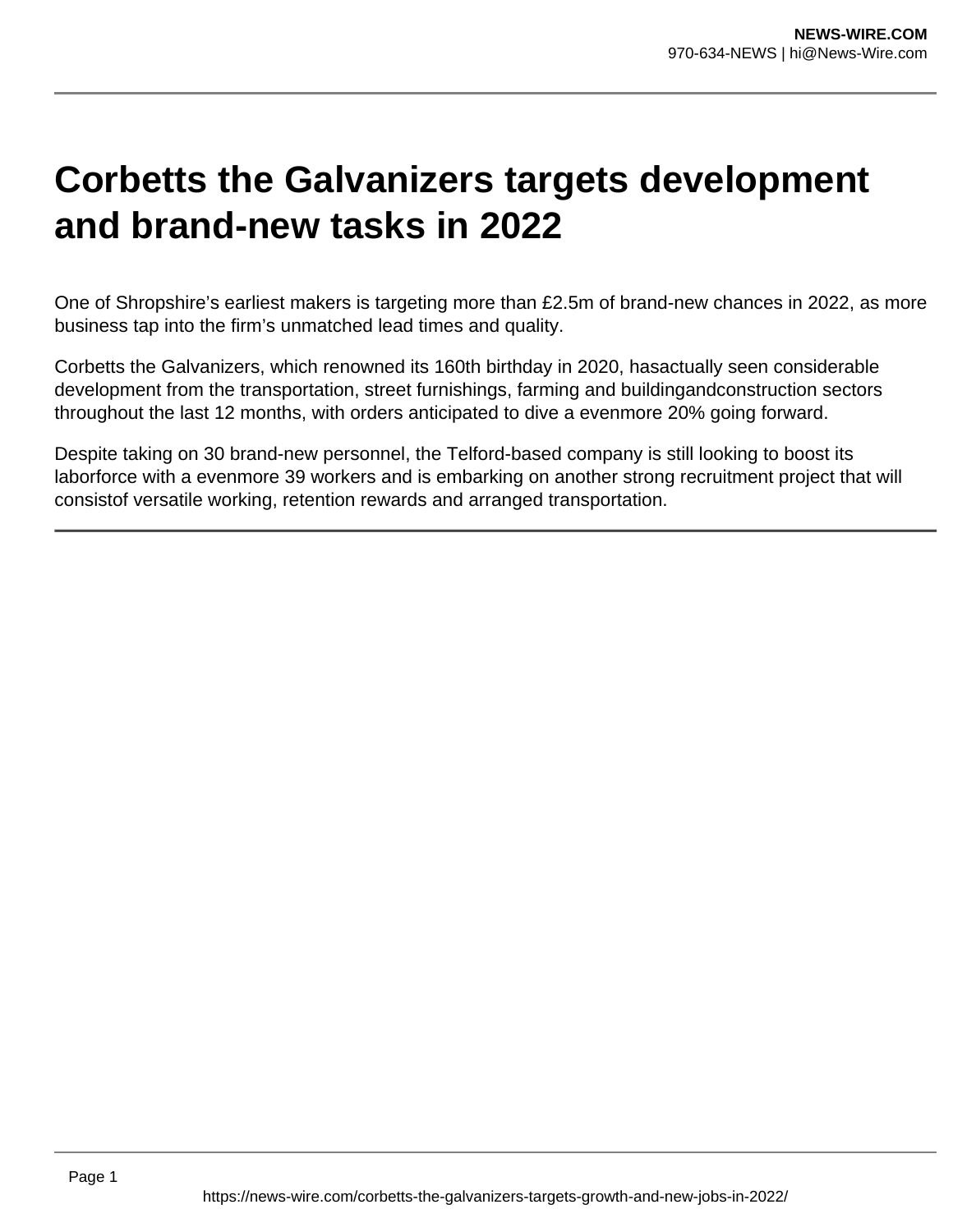

Corbetts the Galavanizers is looking to take on a evenmore 39 staffmembers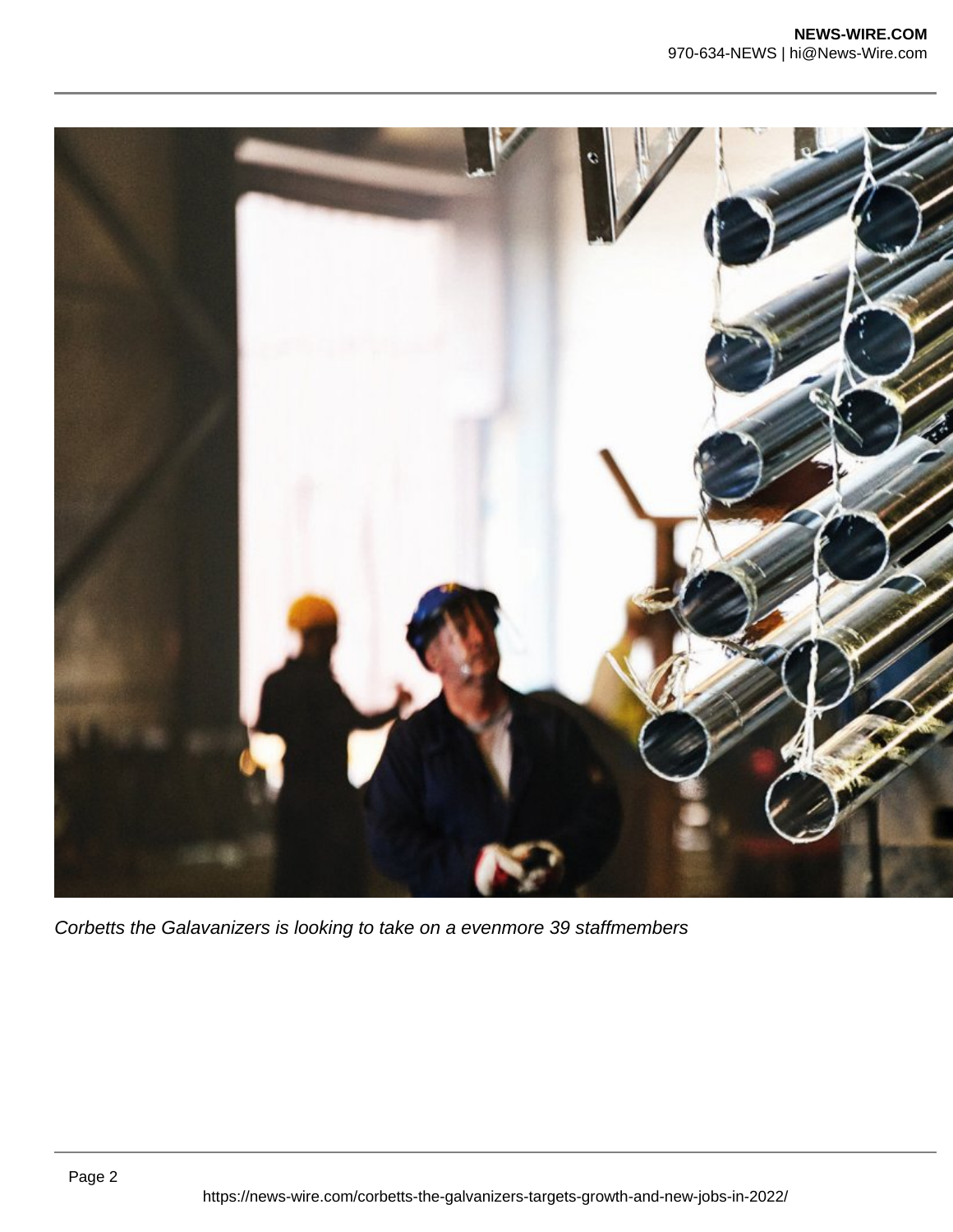

The business has likewise released the Iron Duke Academy, a brand-new training school that will aid all people establish brand-new abilities and a clear development path within the organization.

This might consistof offering to pay for Class 1 licences for capacity HGV motorists and professional training to incorporate brand-new lean production methods and management credentials/skills.



Sophie Williams is Finance Director and General Manager at Corbetts the Galvanizers

Sophie Williams, Finance Director and General Manager, commented: "2021 began with a £multi-million production contract with Fastline to galvanise 15,000 tonnes of boundary steel fencing every year.

"This was the indication of things to come with our leading accounts all growing by 20% throughout the following twelve months and we've had to respond to this by investing in brand-new procedures, brandnew production innovation and personnel – the latter hasactually been a consistent difficulty, however one we feel we are now getting on top of."

She continued: "We're now striking industry-leading shipment times togetherwith the quality requirements